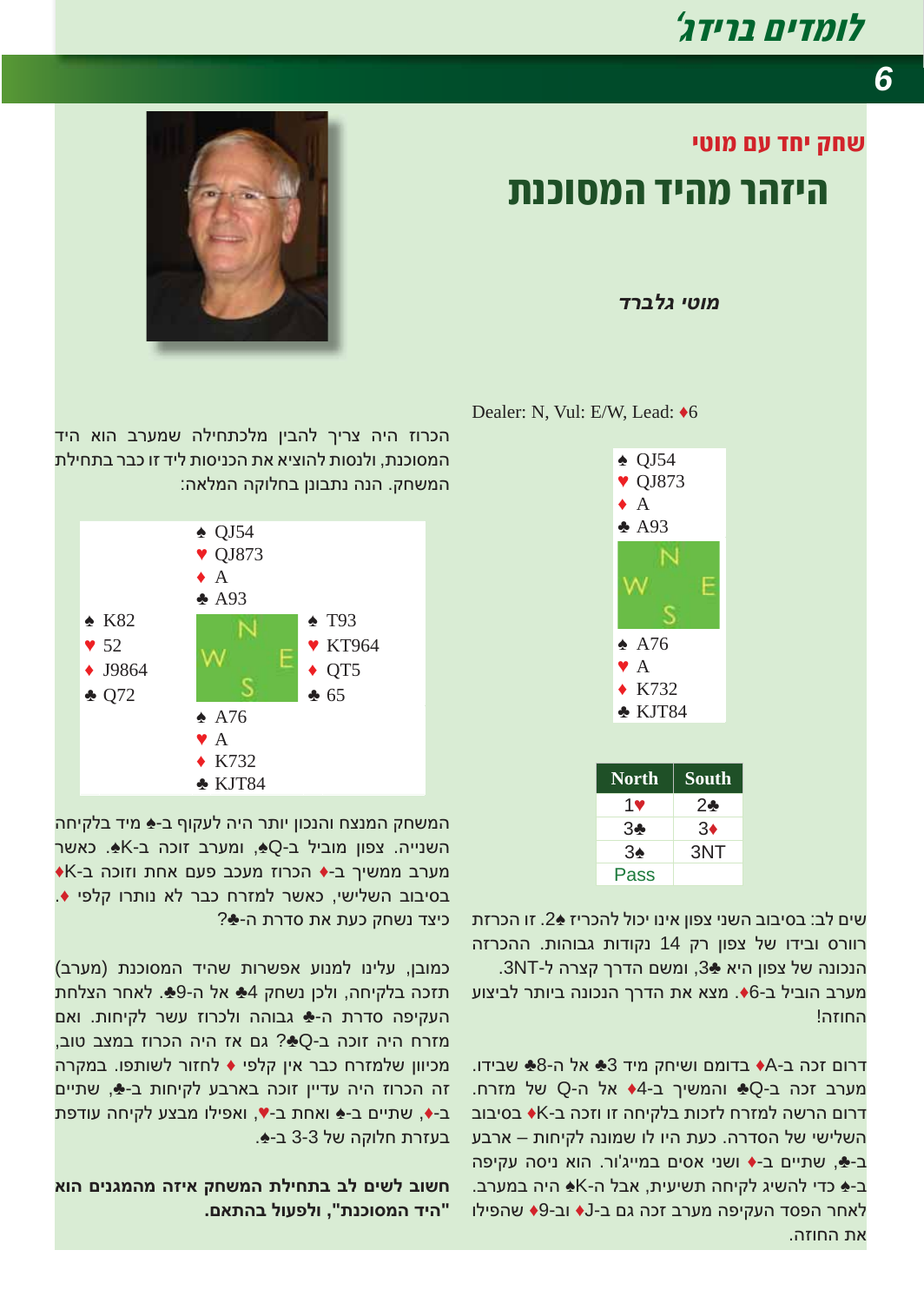## *<u>†ומדים ברידג'</u>*

*7*

### **¬ «¡§¬ ¡µ£¨**

### **!¥¤ª¡¤¡ ³£µªª ®¬ª¥**

#### *ʣʸʡʬʢ ʩʨʥʮ*

Dealer: S, Vul: None, Lead:  $\triangle 4$ 



| West | <b>North</b> | <b>East</b> | South |
|------|--------------|-------------|-------|
|      | <b>Pass</b>  | <b>Pass</b> | 2NT   |
| Pass | 3NT          | All Pass    |       |

המשחק האוטומטי הוא הרגל. בהגנה כדאי לנסות להימנע ממנו, נסה את היד הראה, הורלת ר-4≜ נגד החוזה 3NT. צפון שיחק את ה-3♠, שותפך מזרח – את ה-T♣, ודרום . זכה עם ה-K≰. דרום מוביל את ה-3♣ ללקיחה השנייה תכנן את הגנתך!

ייתכן ששמעת על הכלל "יד שנייה נמוך". בדרך כלל נהוג בהגנה שביד השנייה משחקת קלף זוטר. עם זאת, ישנם

מקרים רבים מאוד שבהם כדאי לשחק ביד השנייה דווקא הלף בכיר (מכובד). יד זו ממחישה היטב את הנושא "יד וענייה גרוה"!



בלקיחה השנייה דרום מוביל את ה-3♣. כדי להפיל את החוזה מערב חייב לשחק את ה-K♣. אם מערב ישחק קלף נמוך, צפון ישחק את ה-9ِ♣. מזרח יזכה במלכה, אבל  $\clubsuit$ לקיחה הבאה ה-K $\clubsuit$  ייפול ולכרוז יהיו ארבע לקיחות ב-ביחד עם שש לקיחות בטוחות בסדרות האחרות.

לעומת זאת, אם מערב ישחק את ה-K<sub>\*</sub>, הכרוז יהיה חסר :אונים

ƅQ-ʤ ʺʠ ʡʫʲʩ ʧʸʦʮ ,ƅJ-ʡ ʪʩʹʮʩʥ ƅA-ʡ ʤʫʦʩ ʭʠ (ʠ) פעם אחת, יזכה רק בסיבוב השלישי ובכך ינתק את הכרוז מהדומם. הכרוז יוכל לזכות בשתי לקיחות בלבד ב-♣. (ב) אם יאפשר ל-K<br לזכות, מערב ימשיך ב-<u>^</u> ויגביה ∲-a־דרה זו. מאוחר יותר יזכה מזרח עם ה-Q∱ וימשיך ב שלישי שיאפשר לך לזכות בעוד שלוש לקיחות.

ʣʩʤ ʬʹ ʯʥʫʰʤ ʷʧʹʮʤ ʭʩʡʸ ʭʩʸʷʮʡ **:ʺʲʣʬ ʡʥʹʧ** השנייה הוא "גרוה".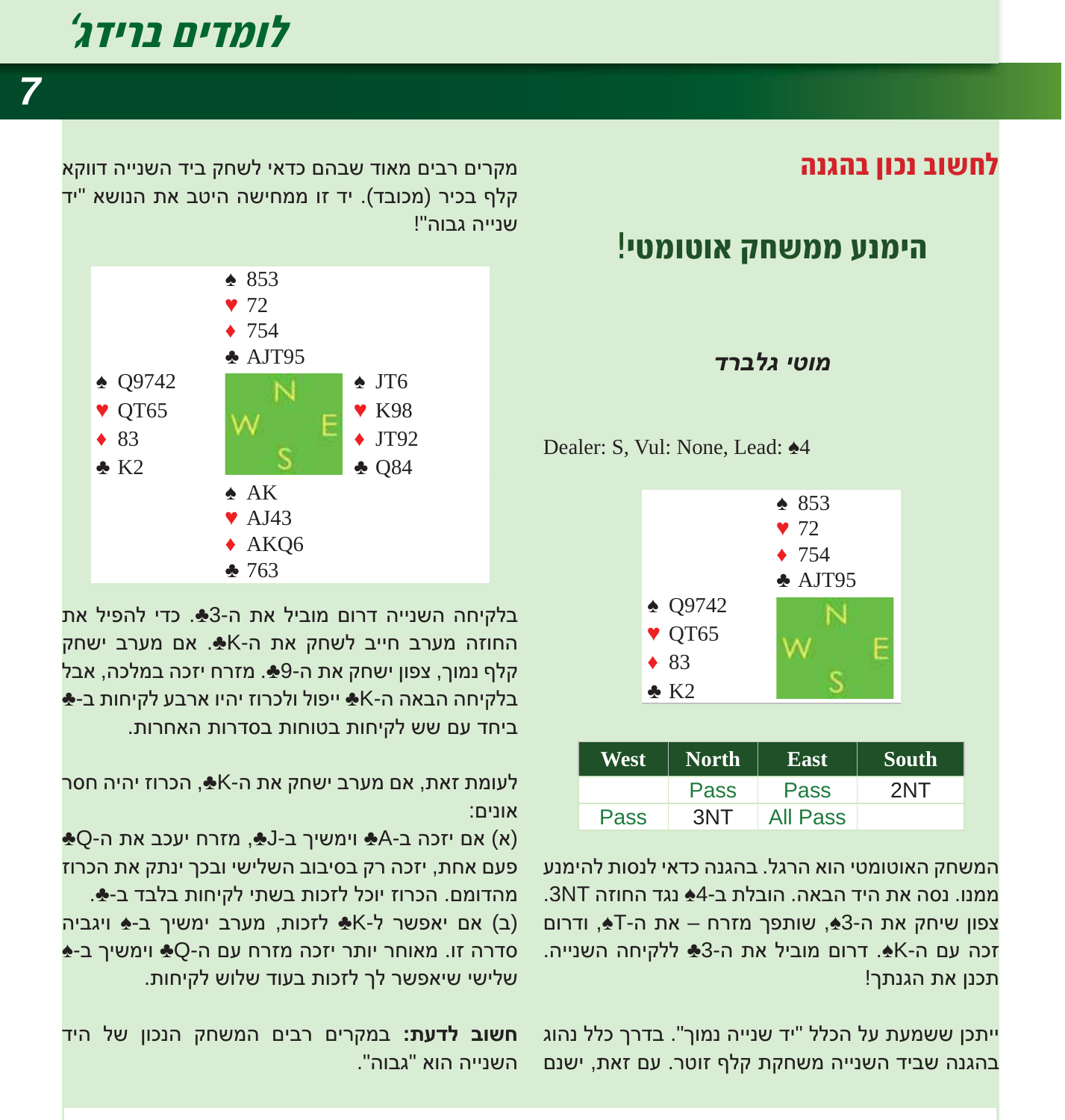## *†ומדים ברידג'*

# **טכניקת הביצוע במשחק עם שליט**

#### *ʯʮʴʩʸʡ ʭʩʸʴʠ*

#### **ʭʩʣʩʱʴʮʤ ʺʸʩʴʱ – 'ʡ ʷʬʧ**

במשחק עם שליט יהיו בדרך כלל ביד של המבצע יותר שליטים מאשר בדומם.

יד עם יותר שליטים תיקרא: היד הארוכה. ליד עם פחות שליטים נקרא: היד הקצרה.

במשחק ללא שליט ספרנו את הזוכים הבטוחים.



מתחילים בספירת המפסידים ביד הארוכה.

לפניכם דוגמא בסיסית:



דרום הוא המבצע בחוזה 44. מערב מוביל ב-VA. לפני שמתחילים במשחק יש לספור מפסידים – **תחילה ביד !ʤʫʥʸʠʤ**

א – אין מפסידים.

שלושה מפסידים. גם ביד הקצרה שלושה קלפים  $\blacktriangledown$ זוטרים, לכן עדיין נותרו שלושה מפסידים.

שני מפסידים. ביד הקצרה זוכה בטוח – ה-A+. לכן → בסך הכול יש מפסיד אחד בסדרה זו.

שני מפסידים, אבל ביד הקצרה **שלושה זוכים. →** במצב זה נאמר שיש לנו **קלף זוכה עודף (extra).** 

**מהלך המשחק:** מערב מתחיל ב-VAKQ∙. אין מה לעשות ש לשרת לסדרה. מזרח-מערב זוכים בשלוש הלקיחות -הראשונות. נניח שמערב ממשיך ב-J+. צריך לזכות ב-A♦ (6♦ מהיד), אך עדיין יש מפסיד בסדרה – ה-7**+**. אתה רואה את ה-AKQ**+ ב**יד הקצרה ושם לב לאפשרות "להעלים" את ה-7♦ מהיד הארוכה על הקלאב השלישי. **זהירות**: למערב שני קלאבים בלבד. אם תשחק את שלושת הקלאבים, מערב יחתוך, וזו תהיה הלקיחה הרביעית של ההגנה, לכן **תחילה יש למשוך את** השליטים מידי המתנגדים ורק לאחר מכן לשחק את ה**זוכים הבטוחים.** שחק את ה-AK<u>+</u> (ספור את מספר השליטים שהוצאו!) והמשך ב-AKQ∱. על ה-Q∳ ייעלם .Ƈ7-ʤ

זכית בשישה ספיידים, דיאמונד אחד ושלושה קלאבים. בסך הכול – עשר לקיחות. אתה מרגיש שברידג' הוא משחק פשוט מאוד: סופרים מפסידים, מושכים שליטים ומשחקים את הזוכים הבטוחים.

כעת התבונן בחלוקה הבאה:



שוב דרום המבצע בחוזה ِ44. מערב מוביל ב-K∙... (לפני שתמשיך לקרוא, נסה לספור את המפסידים!)

- (A-ה) א מפסיד אחד
	- ש אין מפסידים
	- שני מפסידים +
	- $\clubsuit$  מפסיד אחד

בחלוקה הקודמת משכנו שליטים, ועל קלף זוכה עודף **ב-ِ השלכנו מפסיד ב-♦, אך החלוקה הנוכחית שונה!**  $?$ מה יקרה אם נזכה ב-A♦ ונתחיל במשיכת השליטים

מערב יזכה ב-4∱ וגם ב-Q♦ וב-J+, עד כה שלוש לקיחות להגנה. בהמשך המשחק עלינו למסור לקיחה נוספת ובלתי נמנעת – ה-Aً. לבסוף ההגנה תזכה בארבע לקיחות.

מה קרה? לא הספקנו להשתמש בזוכים העודפים ב-♥. אמנם הם עדיין קיימים, אך התחלנו במשיכת השליטים מוקדם מדי' ואפשרנו למתנגדים לזכות בלקיחות מהר'